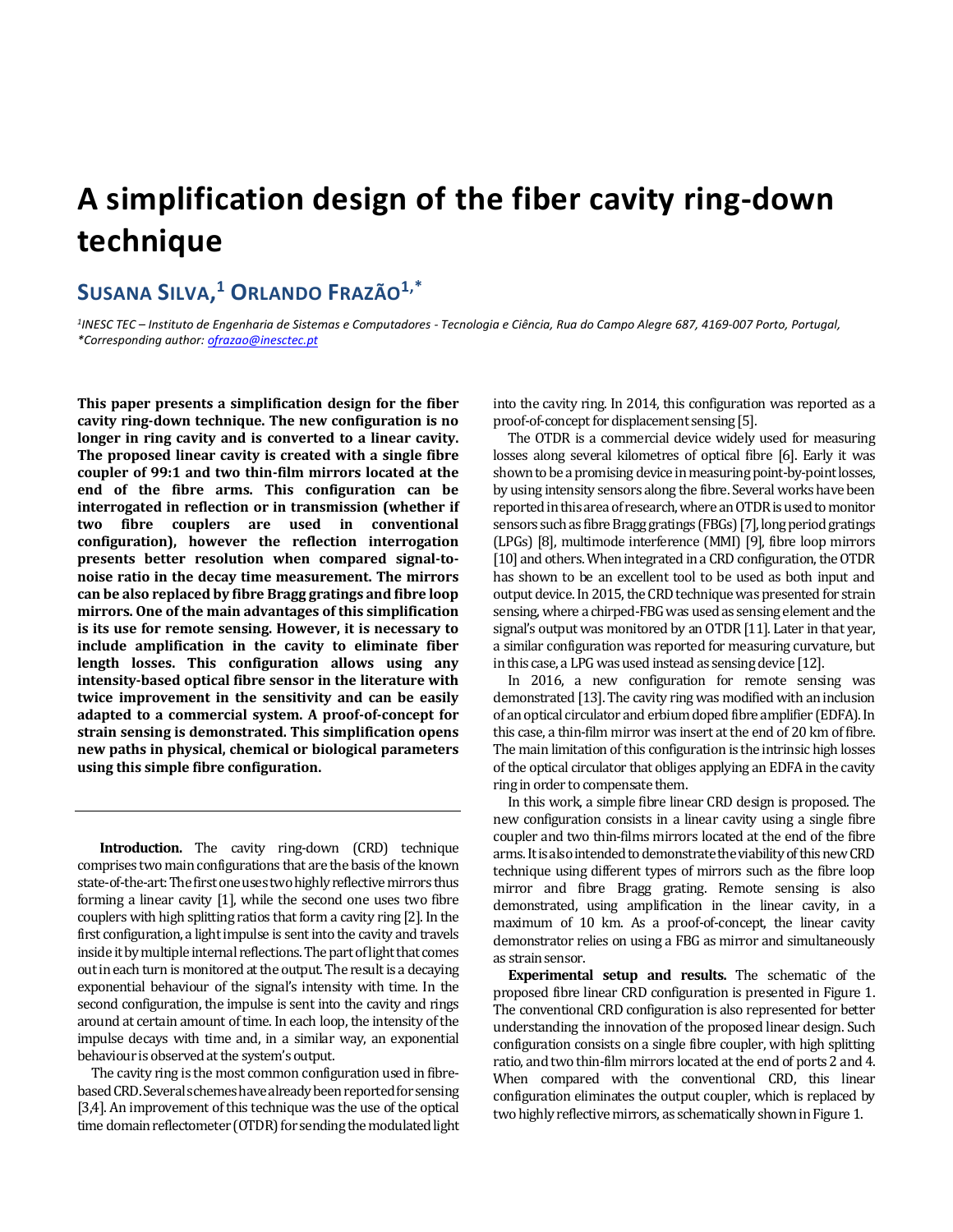The uniqueness of this CRD configuration is that a single fibre coupler with highly reflective mirrors at the end of the fibre arms form the linear cavity. In addition, the output signal is read in reflection, in port 1. Therefore, the oscilloscope (and photodetector) at the output (port 3) is no longer needed to interrogate the sensing head, as an OTDR serves that purpose. This is one of the major advantages of the proposed linear CRD design, combining the fact that the output signal acquired by the OTDR provides measurements in dB, which allows attaining the decay time  $(\mu s)$ with a linear response (rather than an exponential behaviour obtained by the oscilloscope). Further, an increase of the sensitivity is achieved because the light passes twice by the sensor [13]. Another unique feature is that que mirrors can be based on highly reflective thin-films, fibre loop mirrors or even FBGs, as it will be shown in experimental results.



Fig. 1. Schematic of the simplified linear CRD design based on the conventional CRD configuration.

The basis of such configuration relies on the following operation principle: the OTDR (centred at 1550 nm) is placed in port 1 and send pulses into the linear cavity, which is formed by an optical fibre coupler with a splitting ratio of 99:1. Each pulse enters in the cavity by means of 1% arm of the fibre coupler (port 4) and is backreflected in mirror 1; then, passes through 99% arm of the fibre coupler (port 2) where is back-reflected again in mirror 2.In order to use this linear CRD configuration for sensing, a sensor head is placed in the arm of port 4, before mirror 1. In this manner, the amplitude of the pulses will slowly decay as it travels inside the linear cavity, similar to the behaviour of the conventional CRD using a cavity ring.

In order to validate this new concept, highly reflective mirrors based on a gold thin-film (50 nm) were placed at the end of ports 2 and 4. For the proof-of-concept, the OTDR was set with an operation wavelength at 1550 nm and it was used to send pulses with 200 ns width into the linear cavity. A fibre roll with ~800 m was also used in port 4 (see Figure 1).



Fig. 2. a) Trace observed on the OTDR for a fibre roll with  $\sim$ 800 m used in port  $4$  (Figure 1); b) trace after signal processing.

Figure 2a) presents the trace directly observed on the OTDR, while Figure 2b) presents the trace after signal processing. The decay time of the proposed linear CRD is  $21.47 \mu s$  (Figure 2b).

The linear CRD was also demonstrated for remote sensing. In order to use the proposed configuration for such purpose, a roll of fibre with  $\sim$ 10 km in length was placed in port 4, before the sensor head and mirror 1. This length of fibre was chosen due to the limitation of the OTDR to its reading, i.e., the maximum distance range setting is 100 km. The trace for larger lengths will not be observed due to the reduced number of acquired peaks, turning difficult the measurement of the decay time. A bidirectional amplifier was also required in for remote sensing. In this case, an Erbium Doped Fibre amplifier (EDFA) was inserted in the linear cavity to provide an observable signal at the output, eliminating the length-induced losses.

Figure 3 shows the trace acquired by the OTDR, after signal processing, for a fibre roll with  $\sim$ 10 km in length. Traces are depicted by the linear response (a) and the corresponding exponential behaviour (b).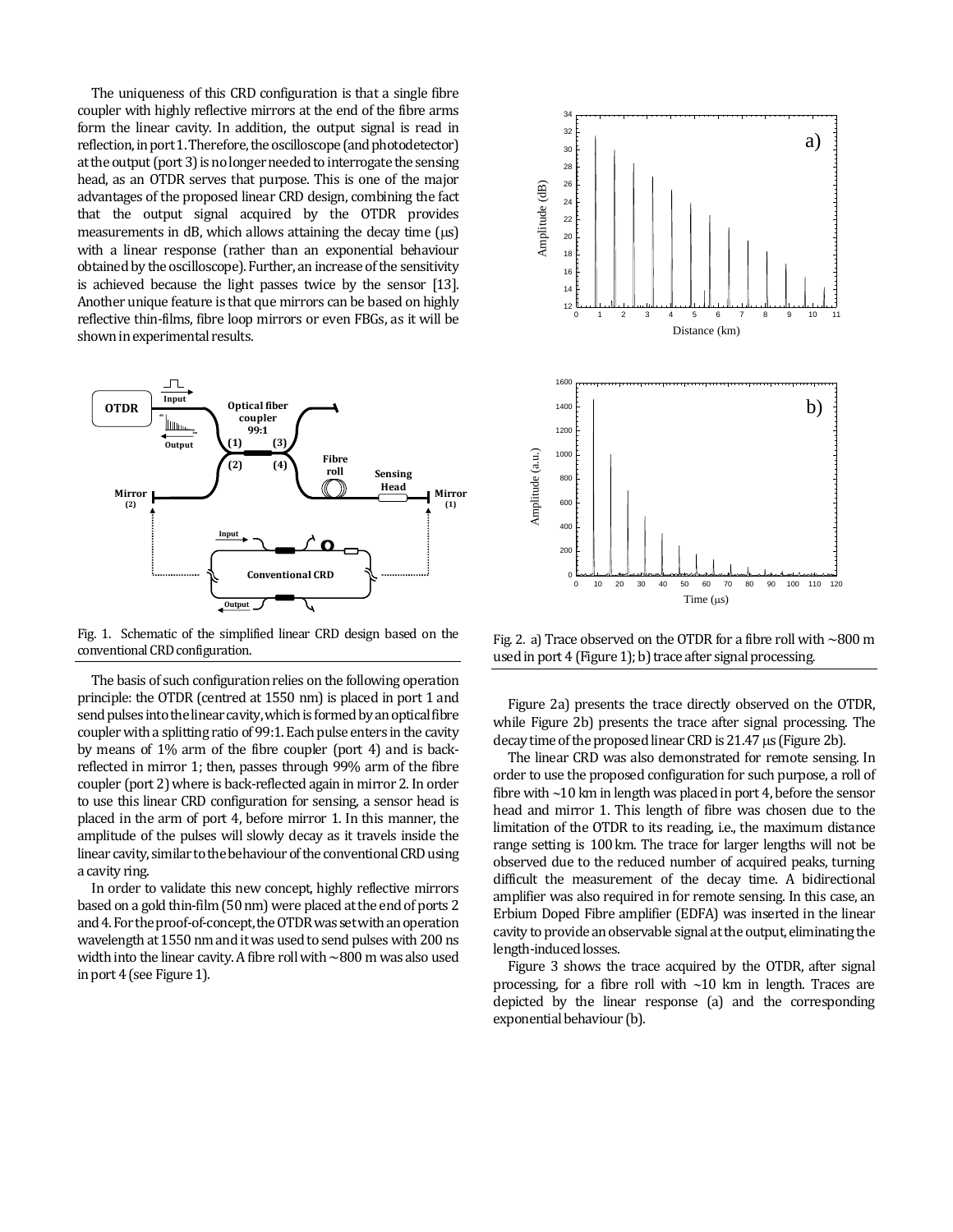

Fig. 3. a) Trace observed on the OTDR for a fibre roll with  $\sim$  10 km used in port  $4$  (Figure 1); b) trace after signal processing.

The spacing between consecutive peaks increases with increasing fibre length. In this case, the decay time was also determined and a value of  $165.21$   $\mu s$  was attained. A linear behaviour of the decay time with increasing fibre length is expected and a slope of  $14.09 \,\mu s/km$  was estimated.

For demonstrating sensing features of the developed new linear CRD concept, a FBG was used as mirror and simultaneously as a sensor inport 4(see Figure 1). In this case, a chirped-based FBG was used due to its large bandwidth, acting as a band-rejection filter in reflection. The chirped-FBG placed inside the linear cavity is centred at 1554 nm and it has  $-4$  nm width. The output signal is backreflected by mirror 2 (gold thin film) and interrogated by the OTDR.

To perform strain measurements, the chirped-FBG was fixed at two points that were 300 mm apart, and submitted to specific strain values by means of a translation stage (via sequential  $20 \mu m$ displacements). Figure 4 shows the trace at the output, after signal processing, for the cases of 0  $\mu$  applied to the sensor and 800  $\mu$  as of applied strain. By performing the exponential fit, it was possible to determine a decay time of 199.12  $\mu$ s and 148.8  $\mu$ s for 0  $\mu$ s and  $800$   $\mu\epsilon$  of strain applied to the sensor, respectively.



Fig. 4. Output trace after signal processing for  $0 \mu \varepsilon$  applied to the sensor and  $800 \mu\epsilon$  of applied strain.



Fig. 5. Relationship between the decay time and applied strain to the chirped-FBG.

Figure 5 presents the response of the FBG when submitted to strain within the range  $[0-800] \mu \varepsilon$ . A non-linear behaviour is observed due to the spectral response of the FBG being located in a non-linear region of the multimode laser source optical spectrum. This configuration presents high sensitivity to strain when compared with the literature [11]. For a small range of applied strain,  $[0-200]$   $\mu\epsilon$  (highest sensitivity range, see Figure 5), a sensitivity of  $120 \text{ ns/}\mu\varepsilon$  was obtained. The proposed linear CRD configuration presents a sensitivity 90-fold the one obtained in [11].

**Conclusions.**This work proposes a new concept of the fibre CRD technique based on a linear configuration. The new approach consists in a linear cavity using a fibre couple and two thin-film mirrors located at the end of the fibre arms. The mirrors can be replaced by fibre Bragg gratings and fibre loop mirrors. The linear CRD was also demonstrated for remote sensing in a maximum of 10 km of fibre length. As a proof-of-concept for sensing, the linear cavity demonstrator relied on using a chirped-FBG as mirror and simultaneously as strain sensor. The uniqueness of this new linear CRD configuration is the use of a single fibre coupler with two highly reflective mirrors; the use of the OTDR as both input and output